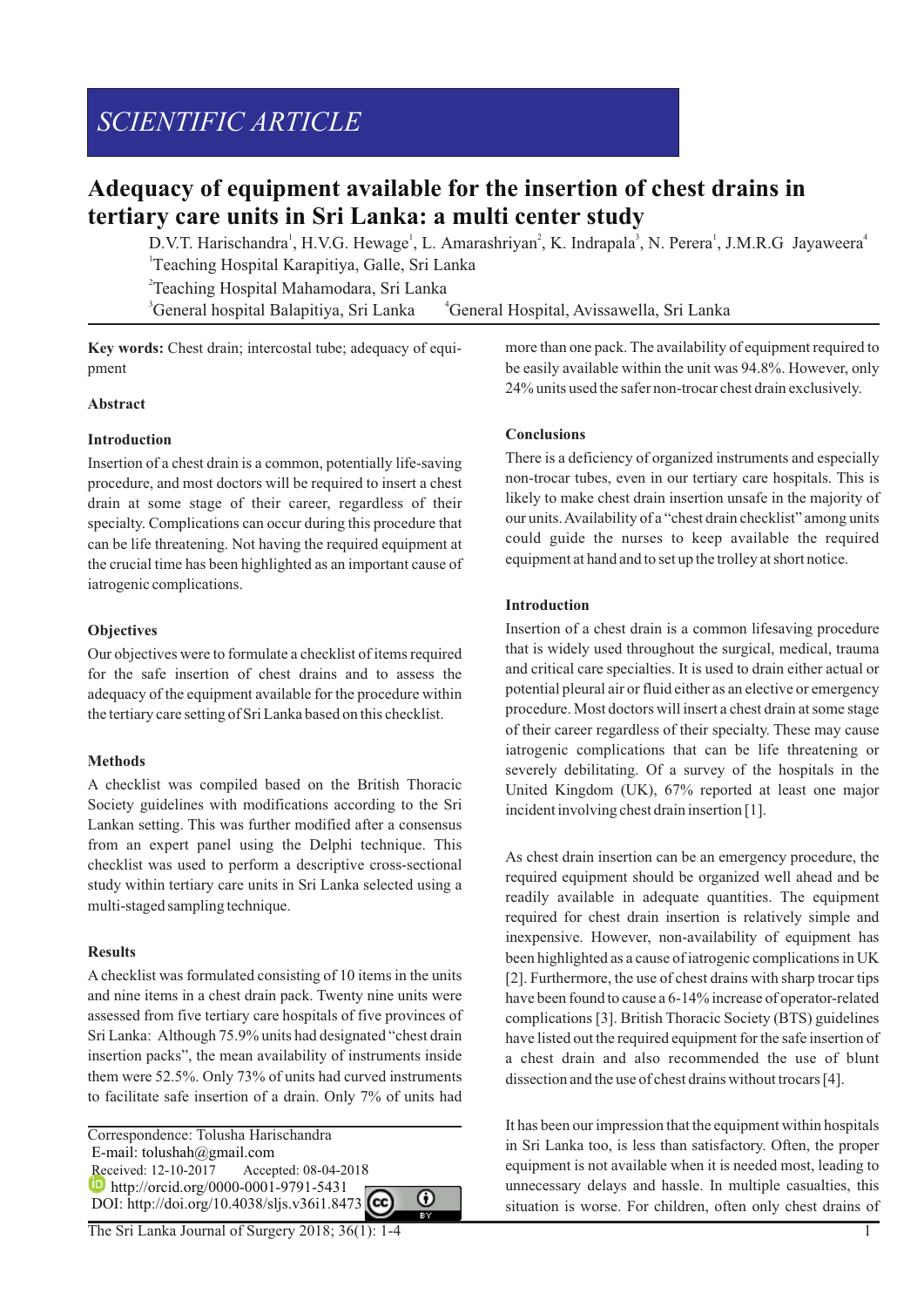adult sizes are available. In most instances sharp-tipped trocars, that can be dangerous in inexperienced hands, are the only chest drains available. Interestingly, chest drains with trocars are more expensive than its safer non-trocar counterpart. Identifying and correcting these inadequacies could ensure a successful outcome of this procedure, preventing unnecessary complications and excessive cost to our health system. Formulating a list of equipment required for chest drain insertion, which to date has not been available in our hospitals, would be useful to guide our staff.

Therefore, the objectives of our study were twofold: i.e. firstly, to formulate a checklist of items for the insertion of chest tubes in the Sri Lankan setting and secondly to assess the adequacy of equipment available for chest drain insertion based on the above checklist in the tertiary care hospitals of Sri Lanka.

#### **Methods**

The study received approval from the Ethical Review Committee of the Faculty of Medicine, University of Ruhuna, Sri Lanka.

A checklist was compiled based on the British Thoracic Society (BTS) guidelines with modifications according to the Sri Lankan setting. Views of a panel of experts consisting of cardiothoracic surgeons, general surgeons and nursing officers were obtained via the Delphi technique and a consensus was taken in finalizing the checklist.

Data collectors were trained by the principal investigator on filling the data form in order to minimize inter-observer bias. Apre-test was carried out at the Cardiothoracic Unit (CTU) at Teaching hospital Karapitiya and adjustments were made on the procedure as appropriate.

The target study settings were teaching or provincial hospitals from all nine provinces of Sri Lanka. Amulti-staged sampling technique was used to select five hospitals from the list. Written permission to conduct the study was obtained from the directors of the hospitals. Verbal consent was obtained from the sisters-in-charge of each unit at the time of assessment. All the units which were designated to perform chest drain insertion at each of the selected hospitals were included. The CTU at THK that was included in the pre-test was excluded from the main study to minimize information bias as data collectors were from that unit.

The study was performed on the designated days by the trained data collectors. Number and percentage calculations of the equipment available within each unit was done.

### **Results**

Ten surgical instruments were required to be within a unit (table 1) while another nine items were required to be within a sterilized "chest drain pack" (table 2). Twenty nine units were assessed from five tertiary care units in five provinces of Sri Lanka and the availability of each item is indicated in the tables 1 and 2: Although 75.9% units had designated "chest drain insertion packs", the mean availability of instruments inside them were 52.5%. Only 7% of units had more than one pack. A tendency not to keep instruments packed away specifically for chest drain insertion was noted, especially in the high output centres where the nurses felt that they could quickly set up a trolley when needed. However, no clear list was available to guide them to do so and some instruments were given only when specifically requested, often one at a time. Of the equipment that were required to be "easily available" within the unit, the availability was 94.8% units. However, only 24% of units used the safer non-trocar chest drain exclusively. Furthermore, 27% of units did not have the curved instrument required for dissection to facilitate safe insertion of this drain.

## **Discussion**

The first documented description of a closed chest tube drainage system was by Hewett in 1867 for empyema [5]. During the 2nd world war (1939-1945), the experience gained contributed to the development of tube thoracostomy in chest trauma management. By the Vietnam war (1955-1975), chest drains had become the standard of care for management of chest trauma [6]. In 1992, Lilianthal reported the postoperative use of chest tubes following lung resection for suppurative lung diseases [7].

Recently, there has been concern regarding the safety of the insertion of chest drains. Elsayed et al., in their article " Chest drain insertion is not a harmless procedure - are we doing it safely?" concluded that the majority of junior doctors do not have the basic knowledge to insert a chest drain safely and that further training in this procedure is needed for them [8]. In a letter by Hewitt et al. that appeared in the BMJ in 1997, the almost universal lack of standard equipment for chest drain insertion in hospitals was highlighted. The authors suggested that this could be a significant cause of iatrogenic injuries [9].

We found no published guidelines on the equipment requirement for chest drain insertion tailored to the local setting, nor any publications pertaining to the practice of chest drain insertion in Sri Lanka, despite the large number of drains that are inserted throughout the hospitals in our country. This is the first study to address this gap of knowledge in this potentially life-saving procedure.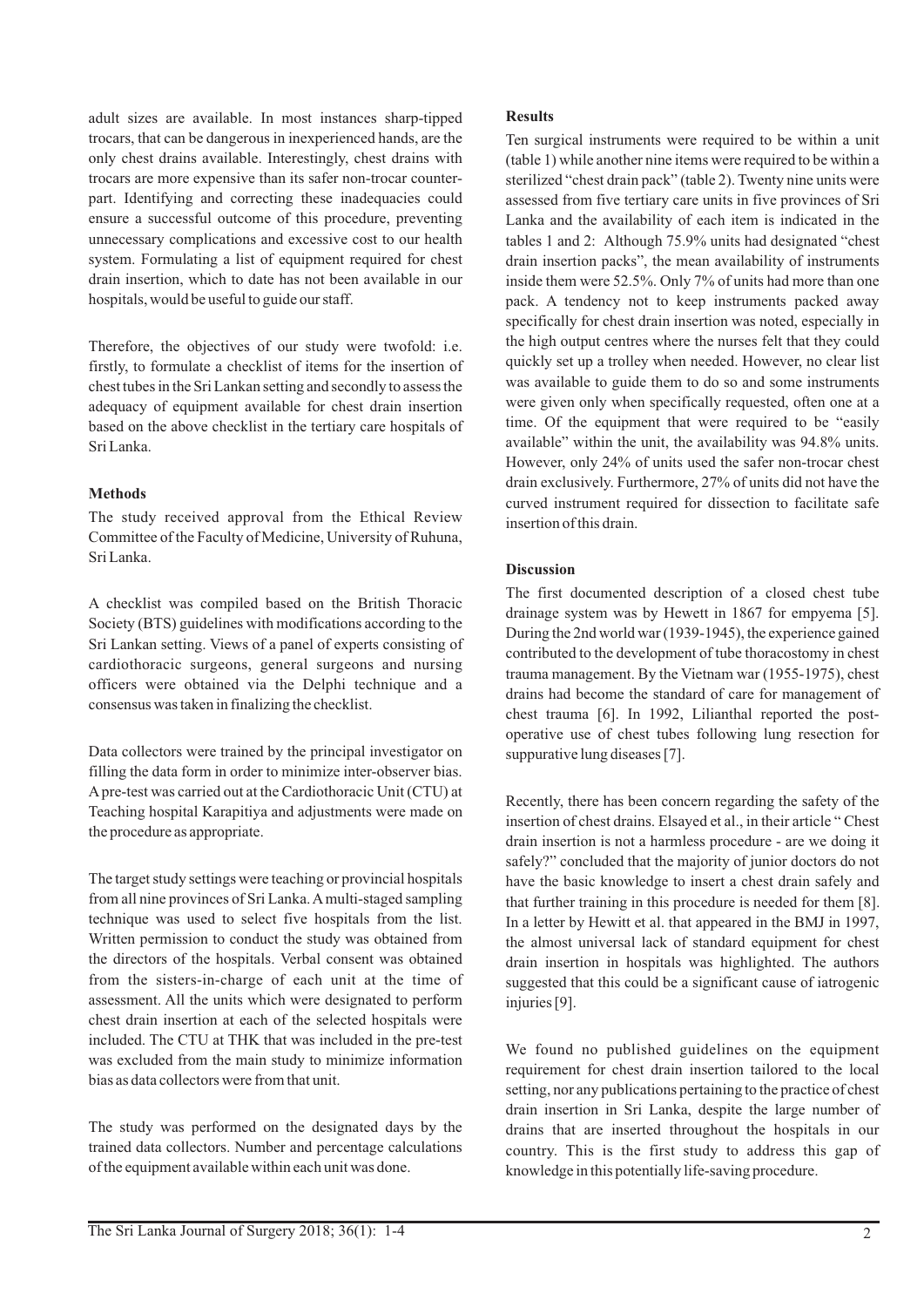| Item                      | Galle       | <b>NHSL</b> | Kandy      | A'pura     | Jaffna      | Total         |
|---------------------------|-------------|-------------|------------|------------|-------------|---------------|
| Sterile gown              | 6/7         | 6/7         | 60%<br>3/5 | 1/4 25%    | 5/6 83.3%   | 21/29 72.4%   |
| Gloves                    | 100%<br>7/7 | 7/7<br>100% | 5/5 100%   | 4/4 100%   | 6/6<br>100% | 29/29<br>100% |
| Antiseptic solution       | 7/7 100%    | 7/7<br>100% | 5/5 100%   | 4/4 100%   | 100%<br>6/6 | 29/29<br>100% |
| Local anesthetic          | 7/7 100%    | 7/7<br>100% | 5/5 100%   | 4/4 100%   | 5/6 83.3%   | 28/29 96.6%   |
| Syringe and needle        | 100%<br>7/7 | 100%<br>7/7 | 5/5 100%   | 4/4 100%   | 100%<br>6/6 | 29/29<br>100% |
| <b>Blade</b>              | 7/7 100%    | 7/7 100%    | 5/5 100%   | 4/4 100%   | 6/6 100%    | 100%<br>29/29 |
| Suture (Needle + thread)* | 100%<br>7/7 | 7/7<br>100% | 80%<br>4/5 | 75%<br>3/4 | 5/6 83.3%   | 26/29 89.7%   |
| Chest tube                | 7/7<br>100% | 7/7<br>100% | 5/5 100%   | 75%<br>3/4 | 5/6 83.3%   | 27/29 93.1%   |
| Chest tube- non trocar    | 6/7         | 7/7 100%    | 3/5<br>60% | 0%<br>0/4  | 1/6 16.7%   | 7/29<br>24.1% |
| Closed drainage system &  | 7/7<br>100% | 7/7<br>100% | 5/5 100%   | 4/4 100%   | 6/6 100%    | 29/29<br>100% |
| connecting tubing         |             |             |            |            |             |               |
| Plaster                   | 7/7 100%    | 7/7 100%    | 5/5 100%   | 4/4 100%   | 5/6 83.3%   | 28/29 96.6%   |

Table 1. Items required to be kept within a unit

\*Or available as separate eyed-needle and thread in sterile pack

| Item                    | Galle        | <b>NHSL</b>  | Kandy     | A'pura    | Jaffna    | Total         |
|-------------------------|--------------|--------------|-----------|-----------|-----------|---------------|
| Swabs                   | 71.4%        | 28.6%        | 100%      | 100%      | 50%       | 65.5%         |
|                         | 5/7          | 2/7          | 5/5       | 4/4       | 3/6       | 19/29         |
| Sponge holder           | 14.3%        | 28.6%        | 5/5       | 75%       | 3/6       | 48.3%         |
|                         | 1/7          | 2/7          | 100%      | 3/4       | 50%       | 14/19         |
| Drapes                  | 42.9%        | 3/7          | 80%       | 100%      | 50%       | 17/29         |
|                         | 3/7          | 42.9%        | 4/5       | 4/4       | 3/6       | 58.6%         |
| Towel clips             | 14.3%<br>1/7 | 14.3%<br>1/7 | 0/5<br>0% | 0%<br>0/4 | 1/6 16.7% | 10.3%<br>3/29 |
| Scalpel handle          | 71.4%        | 28.6%        | 5/5       | 4/4       | 33.3%     | 62.1%         |
|                         | 5/7          | 2/7          | 100%      | 100%      | 2/6       | 18/29         |
| Needle Holder + Forceps | 28.6%        | 28.6%        | 3/5       | 50%       | 3/6       | 41.4%         |
|                         | 2/7          | 2/7          | 60%       | 2/4       | 50%       | 12/29         |
| Dressing scissors       | 71.4%        | 57.1%        | 5/5       | 100%      | 66.7%     | 75.9%         |
|                         | 5/7          | 4/7          | 100%      | 4/4       | 4/6       | 22/29         |
| Curved instrument for   | 57.1%        | 28.6%        | 4/5       | 75%       | 83.3%     | 62.1%         |
|                         | 4/7          | 2/7          | 80%       | 3/4       | 5/6       | 18/29         |
| dissection              |              |              |           |           |           |               |
| Tubing clamps           | 57.1%        | 0%           | 4/5       | 100%      | 33.3%     | 48.3%         |
|                         | 4/7          | $^{\circ}$   | 80%       | 4/4       | 2/6       | 14/29         |

Table 2. Items required to be kept inside a sterile pack

|  | Table 3. Check list for equipment needed for chest drain insertion |  |  |
|--|--------------------------------------------------------------------|--|--|
|  |                                                                    |  |  |

| Items required to be kept in the unit      | Items required to be kept inside a sterile pack/<br>to be set up on a sterile trolley on request |
|--------------------------------------------|--------------------------------------------------------------------------------------------------|
| Sterile gown                               | Swabs                                                                                            |
| Gloves                                     | Sponge holder                                                                                    |
| Antiseptic solution                        | Drapes                                                                                           |
| Local anesthetic                           | Towel clips                                                                                      |
| Syringe and needle                         | Scalpel handle                                                                                   |
| Blade                                      | Needle holder $+$ forceps                                                                        |
| Suture (needle + thread)*                  | Dressing scissors                                                                                |
| Non trocar chest tube                      | Curved instrument for dissection                                                                 |
| Closed drainage system & connecting tubing | Tubing clamps                                                                                    |
| Plaster                                    |                                                                                                  |

\*Or available as separate eyed-needle and thread in sterile pack